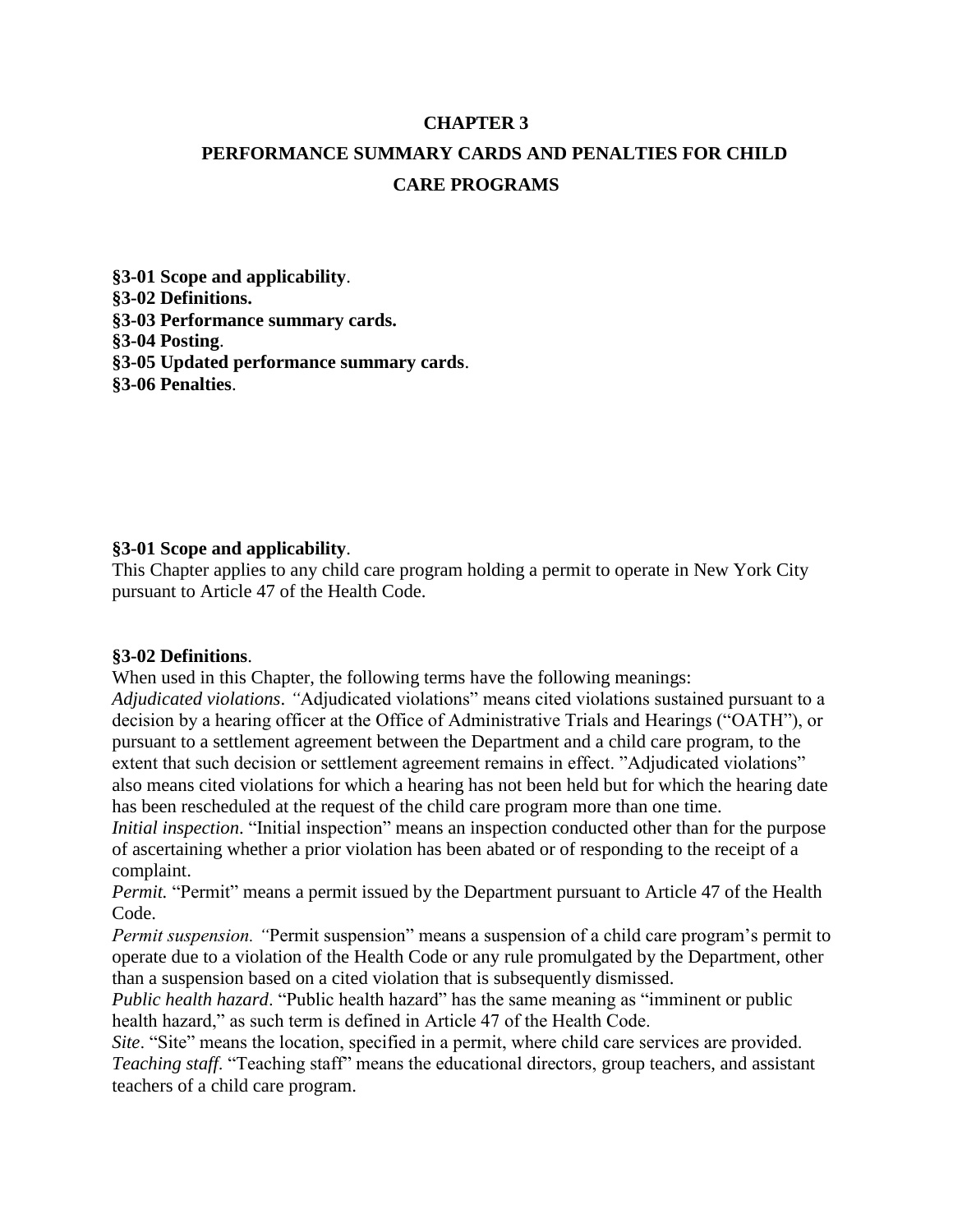#### **§3-03 Performance summary cards.**

- (a) The Department shall issue a performance summary card to each child care program at each site at least once every 12 months.
- (b) A performance summary card issued in 2018, or issued at any time to a child care program that has held a permit to operate at a site for less than one year shall include the following information, as known as of the date such card is issued:
	- (1) the number of full years the child care program has been permitted to operate at the site, except that for a child care program that has been permitted to operate at a site for more than 10 years, such number shall be indicated by " $10+$ ";
	- (2) the number of children permitted to be cared for by the child care program at the site at any time;
	- (3) the number of teaching staff employed by the child care program at the site;
	- (4) the number of permit suspensions of the child care program's permit at the site during the previous three years; and
	- (5) information on how to find the child care program's inspection record for the site online.
- (c) A performance summary card issued after 2018 to a child care program that has held a permit to operate at a site for at least one year shall include, as of the date such card is issued, the following information, as known as of the date such card is issued:
	- (1) the number of full years the child care program has held a permit to operate at that site, except that for a child care program that has been permitted to operate at a site for more than 10 years, such number shall be indicated by " $10+$ ";
	- (2) the number of children permitted to be cared for by the child care program at the site at any time;
	- (3) the number of teaching staff employed by the child care program at the site;
	- (4) the number of permit suspensions of the child care program's permit at the site during the previous three years;
	- (5) the total number of public health hazard violations at the site adjudicated in the previous year;
	- (6) the average number of public health hazard violations per inspection at the site adjudicated in the previous year;
	- (7) the average number of violations of the Health Code or rules of the Department, other than public health hazard violations, at the site adjudicated in the previous year;
	- (8) the Citywide averages for the numbers of violations specified in paragraphs (6) and (7) of this subdivision for all child care programs, as calculated by the Department for the prior calendar year; and
	- (9) information on how to find the child care program's inspection record for the site online.

### **§3-04 Posting**.

(a) Upon receipt of a performance summary card, a child care program shall post it in a conspicuous location within two feet of the front door or other main entrance to the site, between four and six feet above the ground or floor. The performance summary card shall not be defaced, marred, camouflaged, or hidden from public view, or posted in a manner that permits it to be damaged by exposure to weather.